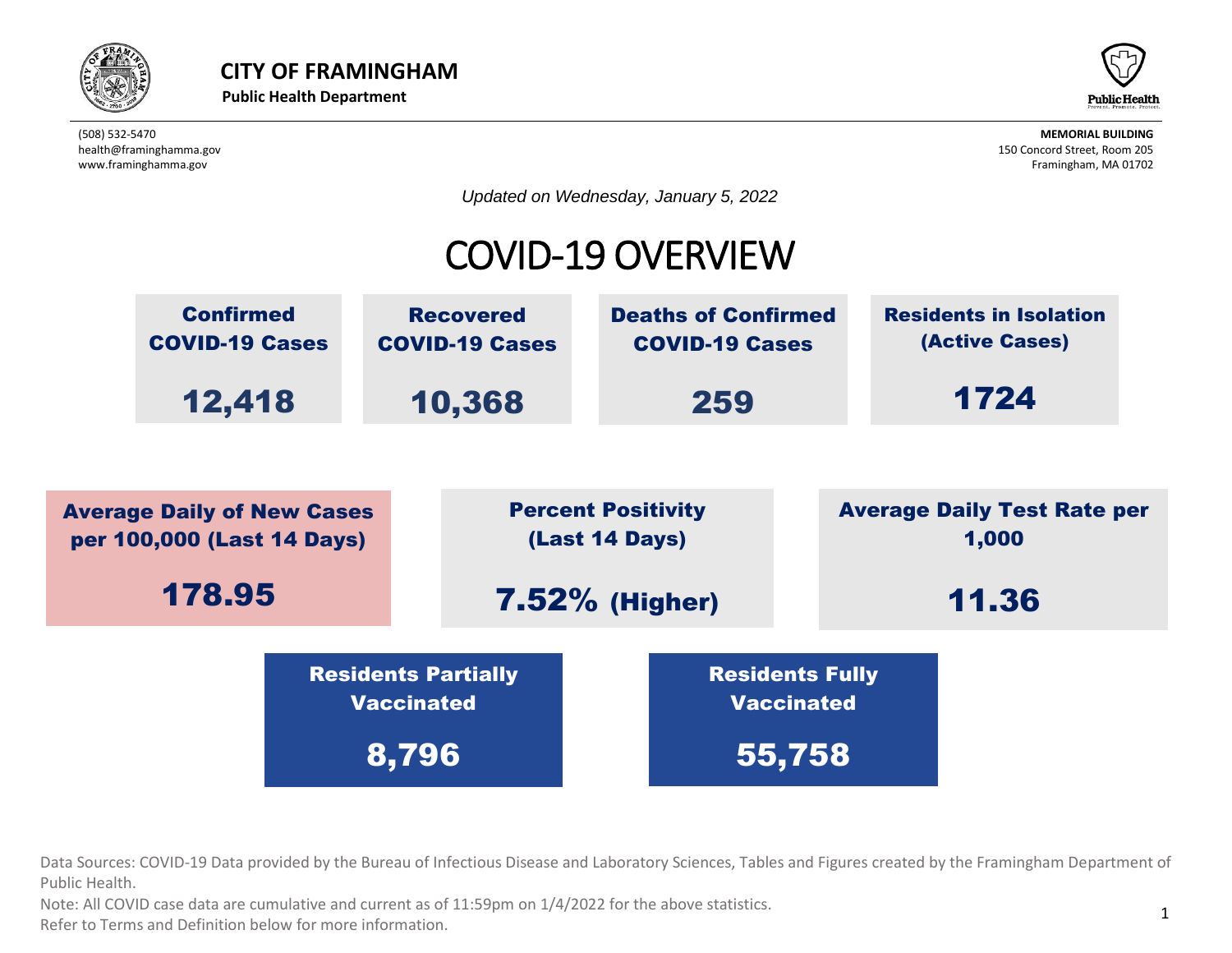





#### *Updated on Wednesday, January 5, 2022*

This data analysis provides more information about Framingham residents who have received positive COVID-19 test results and the number of vaccine doses administered. Please note that negative test results are not reported. This data analysis is intended to help us better understand the situation at the current time, and guide efforts to mitigate further disease transmission. This analysis is not a predictor of future trends. It will be updated weekly as new data is available.

#### **Terms and Definitions:**

- 1. Average Daily Incidence Rate per 100, 000 Color Calculations: **Gray:** Less than or equal to 15 total cases in the last 14 days; **Green:** Average daily new confirmed case rate over the last 14 days: <10 cases per 100,000 population AND >15 total cases; **Yellow:** Average daily new confirmed case rate over the last 14 days: >10 cases per 100,000 population OR > 4% positivity rate; **Red:** Average daily new confirmed case rate over the last 14 days: > 10 cases per 100,000 population AND > 4% positivity rate.
- 2. Last 14 days = 12/21/2021 to 1/04/2022
- 3. Change in percent positivity of all PCR tests conducted on Framingham residents compared to the previous week's (12/29/2021) report. This is based on total PCR molecular tests performed as of 11:59pm on 12/28/2021.
- 4. Average number of tests per day taken by Framingham residents within the past 14 days, per 1,000 population. Past 14 days = 12/21/2021 to 1/4/2022. As a reference, the State's number is 11.86
- 5. Residents fully vaccinated: An individual is counted as fully vaccinated if they have received the number of doses required to complete the COVID-19 vaccine series. This is measured as the total number of 2nd doses of Moderna and Pfizer administered and reported plus the total number of Janssen/Johnson & Johnson doses administered and reported.
- 6. Partially vaccinated individuals: An individual is counted as partially vaccinated if they have received only the 1st dose of a two-dose vaccine (currently Moderna and Pfizer)
- 7. MIIS: Immunization data from most (but not all) providers in Massachusetts are reported into the Massachusetts Immunization Information System (MIIS) through direct messages from electronic health records or direct entry by users. Due to inputting and processing, it may take 24-48 hours or more for shipping or administration data to appear in MIIS. MIIS data are available for analysis one calendar day after they are reported to the MIIS. Data are current as of time of publication and may be subject to change in future publications as additional data are reported.
- 8. Information on race and ethnicity is collected and reported by laboratories, healthcare providers and local boards of health and may or may not reflect self-report by the individual case. If no information is provided by any reporter on a case's race or ethnicity, MDPH classifies it as missing. A classification of unknown indicates the reporter did not know the race and ethnicity of the individual, the individual refused to provide information or that the originating system does not capture the information. Other indicates multiple races or that the originating system does not capture the information.

<span id="page-1-0"></span>**Note:** COVID-19 testing is currently conducted by dozens of private labs, hospitals, and other partners and the Massachusetts Department of Public Health is working with these organizations and to improve data reporting by race and ethnicity, to better understand where, and on whom, the burden of illness is falling so the Commonwealth can respond more effectively. On 4/8, the Commissioner of Public Health issued an Order related to collecting complete demographic information for all confirmed and suspected COVID-19 patients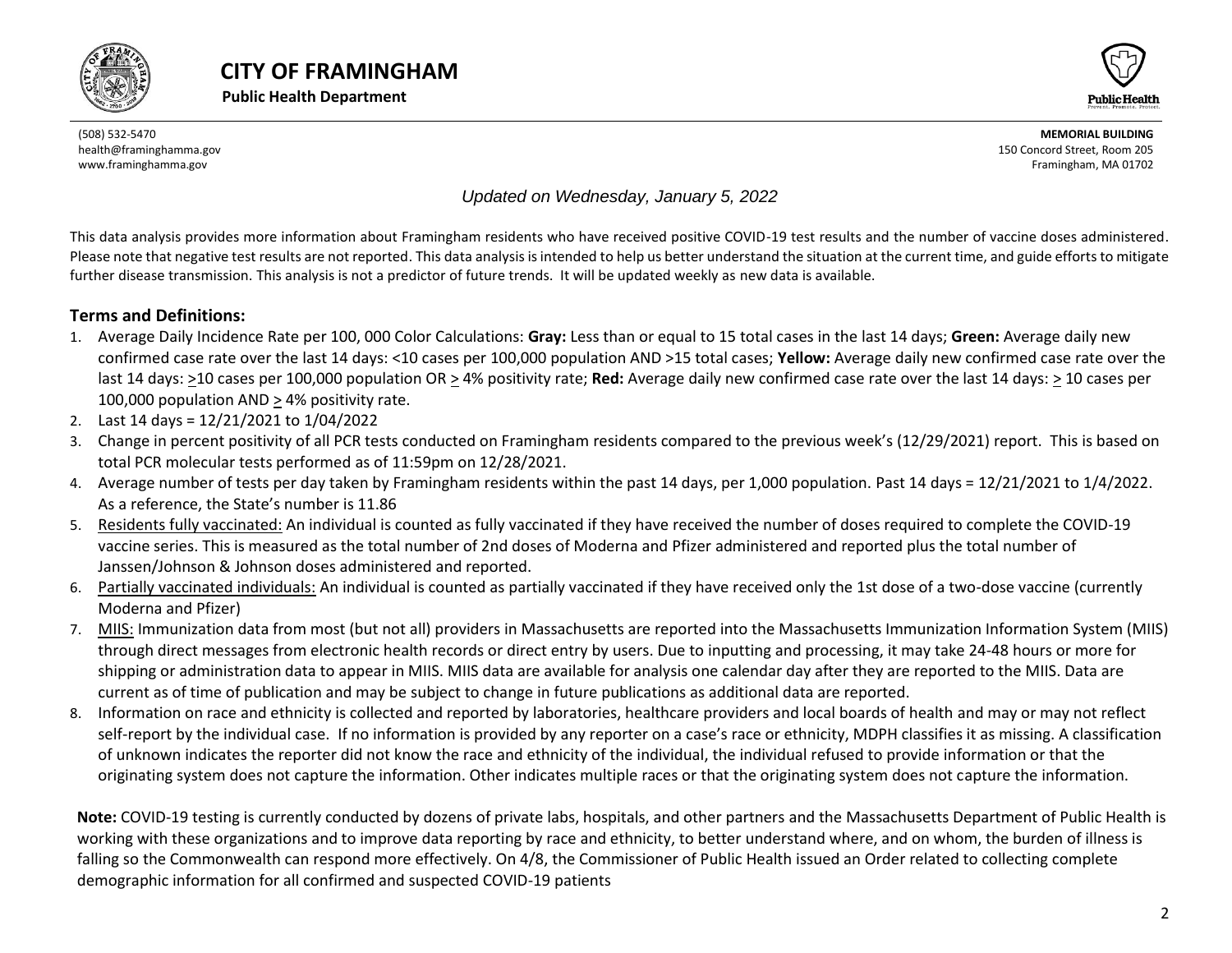



*Updated on Wednesday, January 5, 2022*

# Table of Contents

<span id="page-2-0"></span>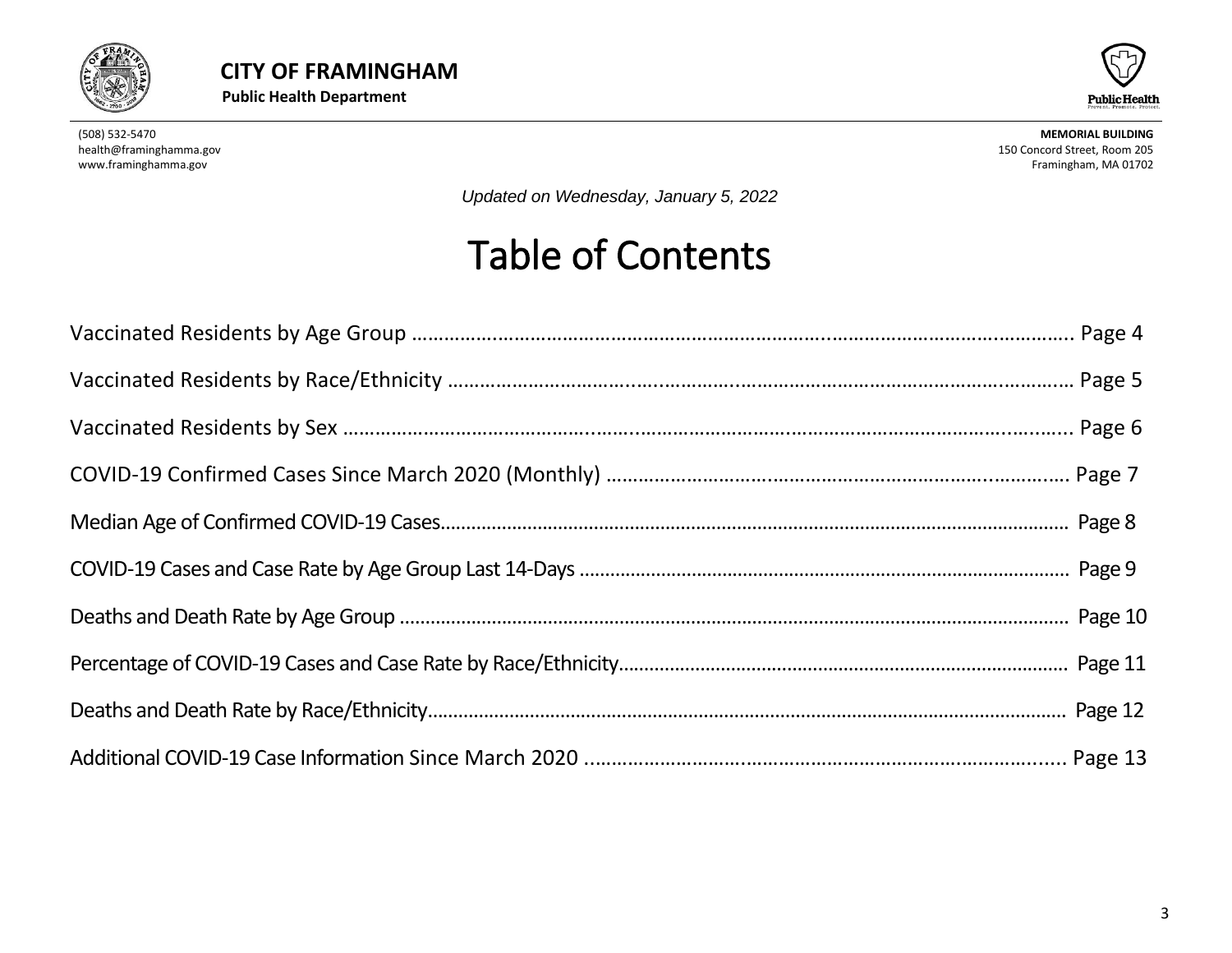



*Updated on Wednesday, January 5, 2022*

## Vaccinated Residents by Age Group



Data Sources: Data as of 12/30/21[. https://www.mass.gov/info-details/massachusetts-covid-19-vaccination-data-and-updates#weekly-covid-19-municipality-vaccination-data-](https://www.mass.gov/info-details/massachusetts-covid-19-vaccination-data-and-updates#weekly-covid-19-municipality-vaccination-data-) and <https://app.powerbigov.us/view?r=eyJrIjoiYTcwODEyN2YtNWViNi00MDFkLWJiODUtNDA2ZWU0MmVmYWZiIiwidCI6IjNlODYxZDE2LTQ4YjctNGEwZS05ODA2LThjMDRkODFiN2IyYSJ9> Tables and Figures created by the Framingham Department of Public Health.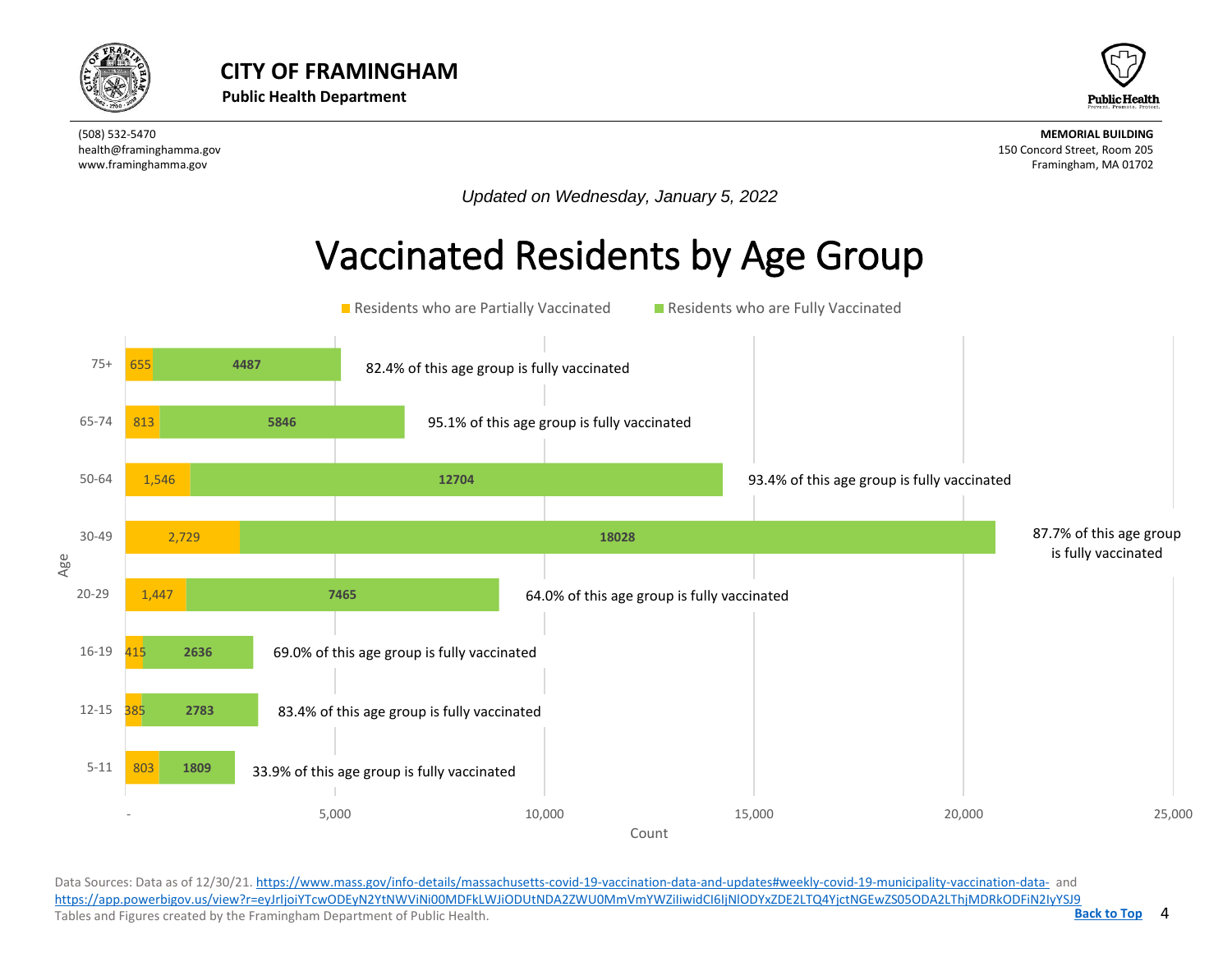<span id="page-4-0"></span>



*Updated on Wednesday, January 5, 2022*

## Vaccinated Residents by Race/Ethnicity



Data Source: Data as of 12/30/21[. https://www.mass.gov/info-details/massachusetts-covid-19-vaccination-data-and-updates#weekly-covid-19-municipality-vaccination-data-](https://www.mass.gov/info-details/massachusetts-covid-19-vaccination-data-and-updates#weekly-covid-19-municipality-vaccination-data-)Tables and Figures created by the Framingham Department of Public Health.

Unknown/Missing Includes responses that do not fit into the listed categories, nonresponses, "prefer not to say", and records from selected providers whose software does not allow them to collect race and ethnicity data. Tables and Figures created by the Framingham Department of Public Health.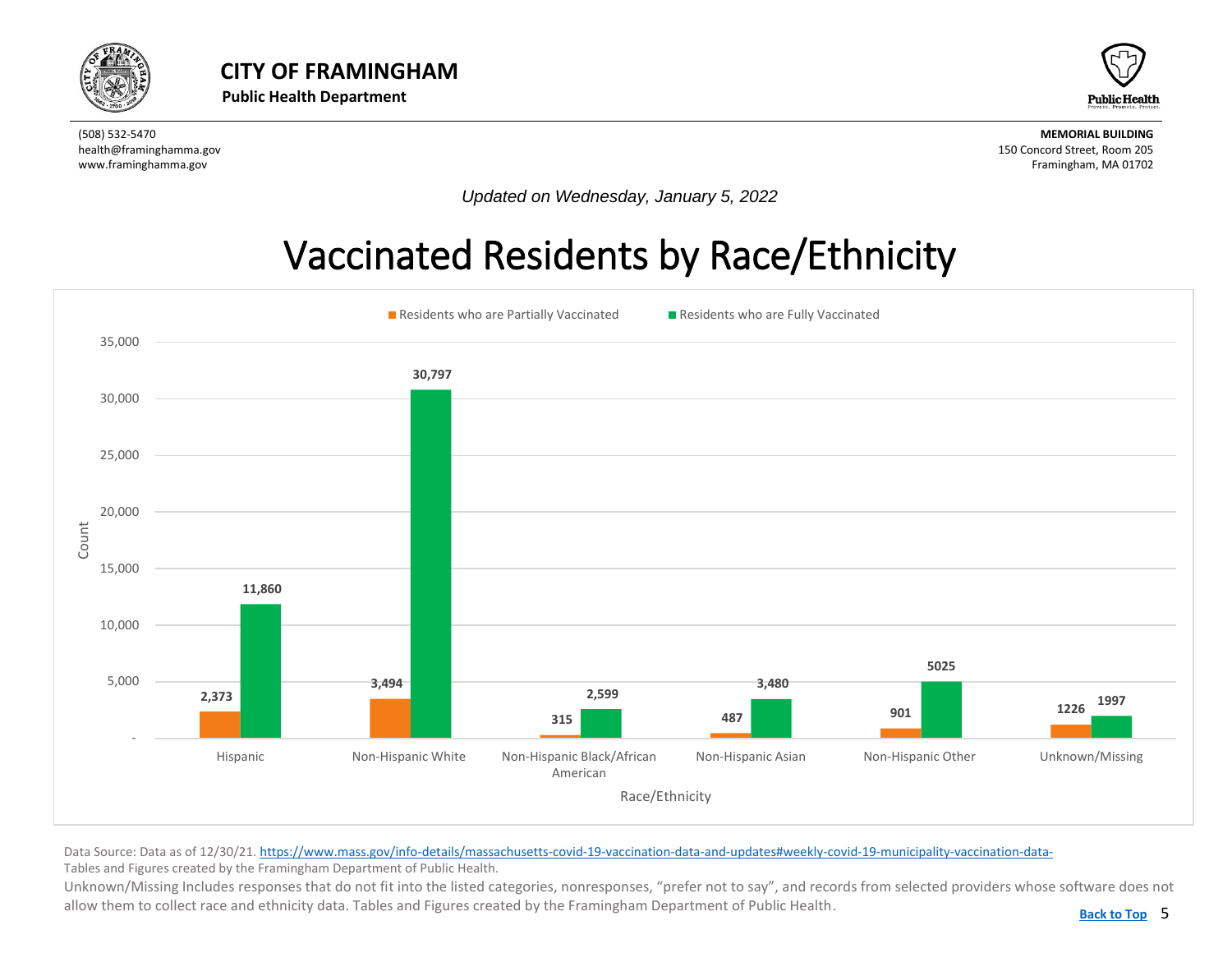

<span id="page-5-0"></span>



*Updated on Wednesday, January 5, 2022*

#### Vaccinated Residents by Sex  $\overline{a}$



#### **Number of Residents who are Fully Vaccinated by Sex**



Data Sources: Data as of 12/30/21[. https://www.mass.gov/info-details/massachusetts-covid-19-vaccination-data-and-updates#weekly-covid-19-municipality-vaccination-data-](https://www.mass.gov/info-details/massachusetts-covid-19-vaccination-data-and-updates#weekly-covid-19-municipality-vaccination-data-)Tables and Figures created by the Framingham Department of Public Health.

Back to Top 6 Other includes unknown responses where sex was not reported or those that do not identify as male or female. Tables and Figures created by the Framingham Department of Public Health **[Back to Top](#page-1-0)**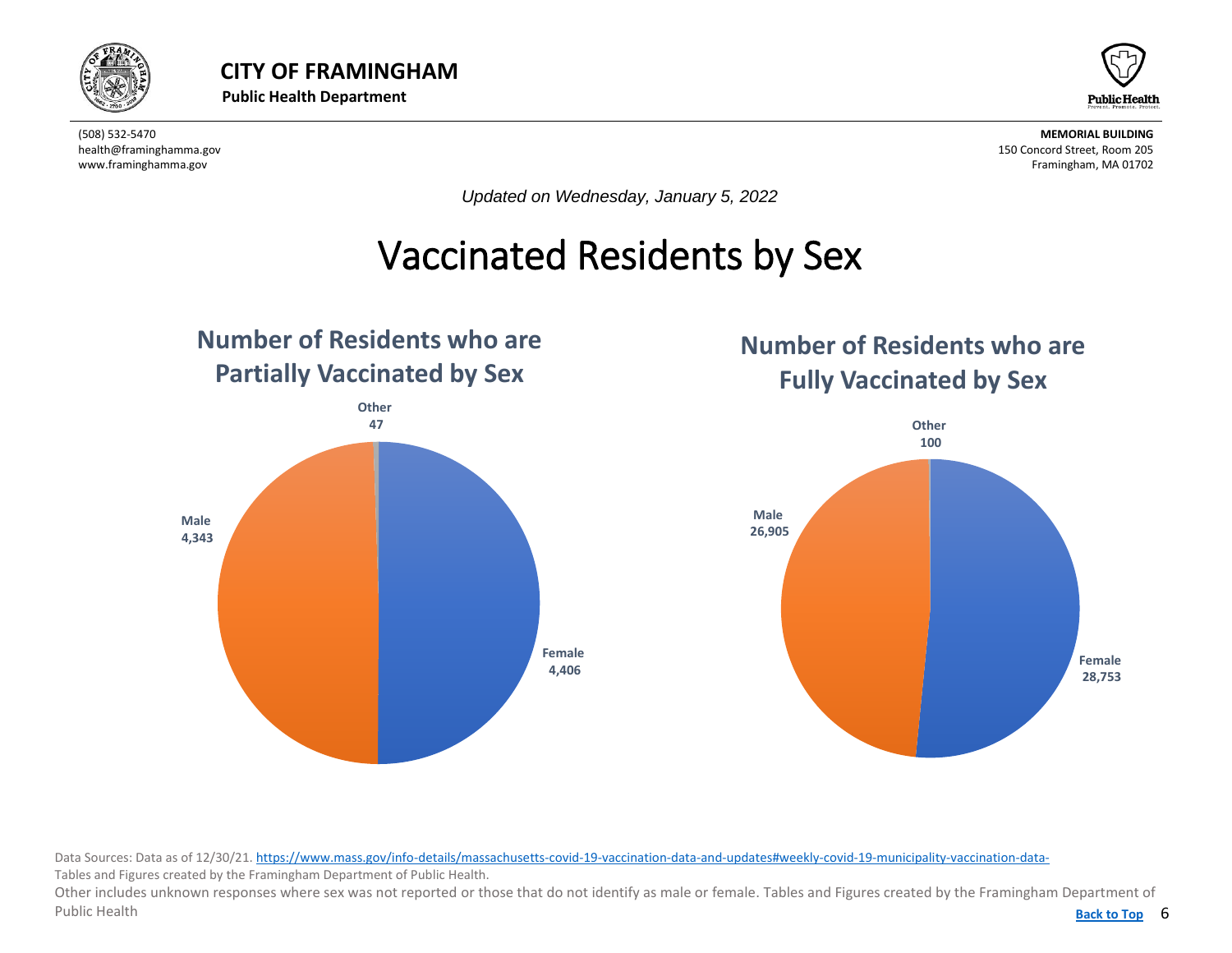<span id="page-6-0"></span>



*Updated on Wednesday, January 5, 2022*

## [COVID-19 Confirmed Cases Since March 2020](#page-6-0) (Monthly)



Data Sources: COVID-19 Data provided by the Bureau of Infectious Disease and Laboratory Sciences; Tables and Figures created by the Framingham Department of Public Health.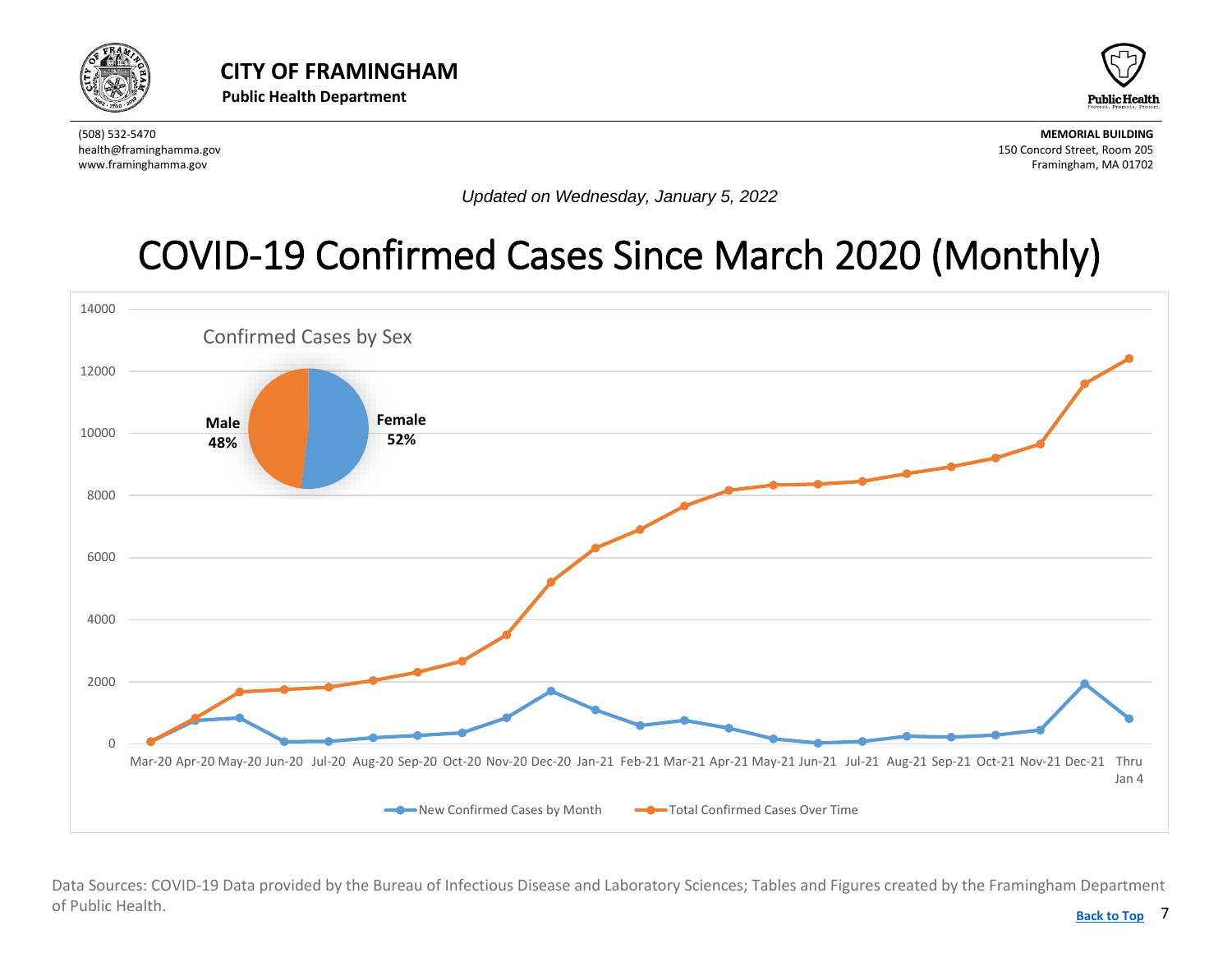



*Updated on Wednesday, January 5, 2022*

## Median Age of Confirmed COVID-19 Cases

<span id="page-7-0"></span>

Calculated as median age of new confirmed positive cases of residents of Framingham as reported by the MA Department of Public Health.

Data Sources: COVID-19 Data provided by the Bureau of Infectious Disease and Laboratory Sciences; Tables and Figures created by the Framingham Department of Public Health.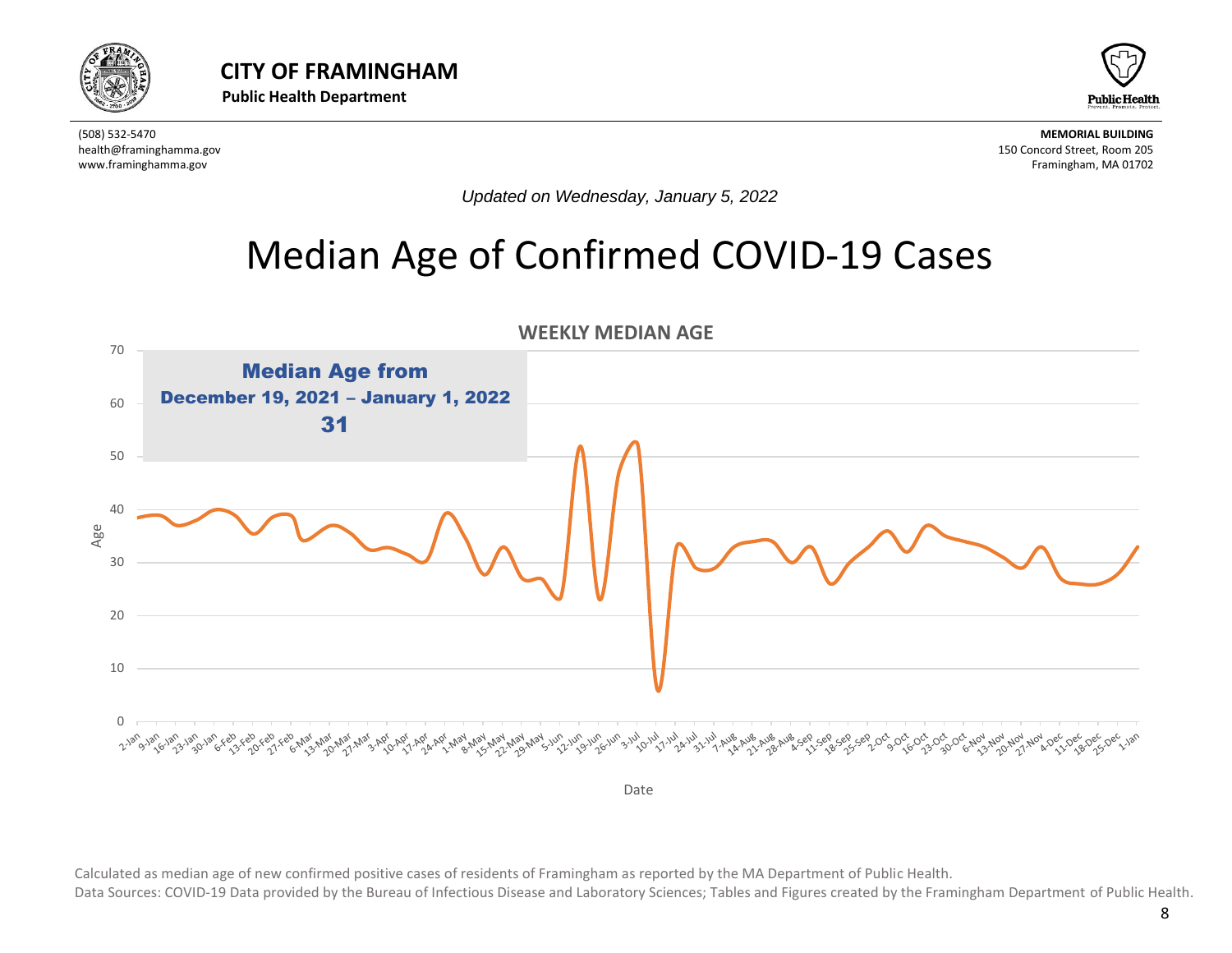<span id="page-8-0"></span>



*Updated on Wednesday, January 5, 2022*

#### COVID-19 Cases by Age Group Last 14-Days



 Data Sources: COVID-19 Data provided by the Bureau of Infectious Disease and Laboratory Sciences, U.S. Census Bureau: Age Population Estimates 2010-2019, version 2019; Tables and Figures created by the Framingham Department of Public Health. **Back 1999 [Back to Top](#page-1-0)**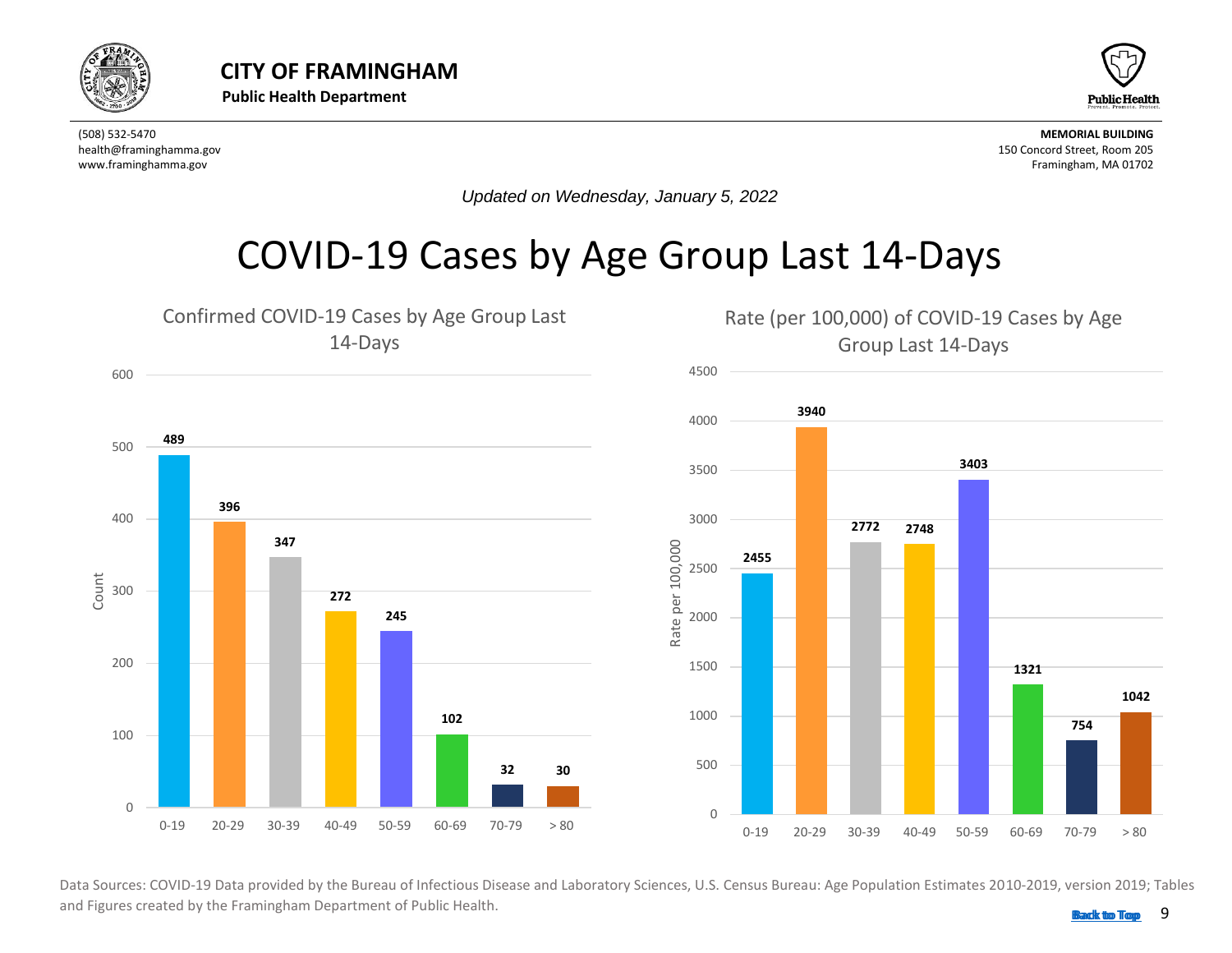<span id="page-9-0"></span>



*Updated on Wednesday, January 5, 2022*

## Deaths and Death Rate by Age Group



Data Sources: COVID-19 Data provided by the Bureau of Infectious Disease and Laboratory Sciences and U.S. Census Bureau: Age Population Estimates 2010-2019, version 2019; Tables and Figures created by the Framingham Department of Public Health.

\* Median Age of Death in Confirmed COVID-19 Cases from March 1, 2020 to January 4, 2022 in Community Setting only.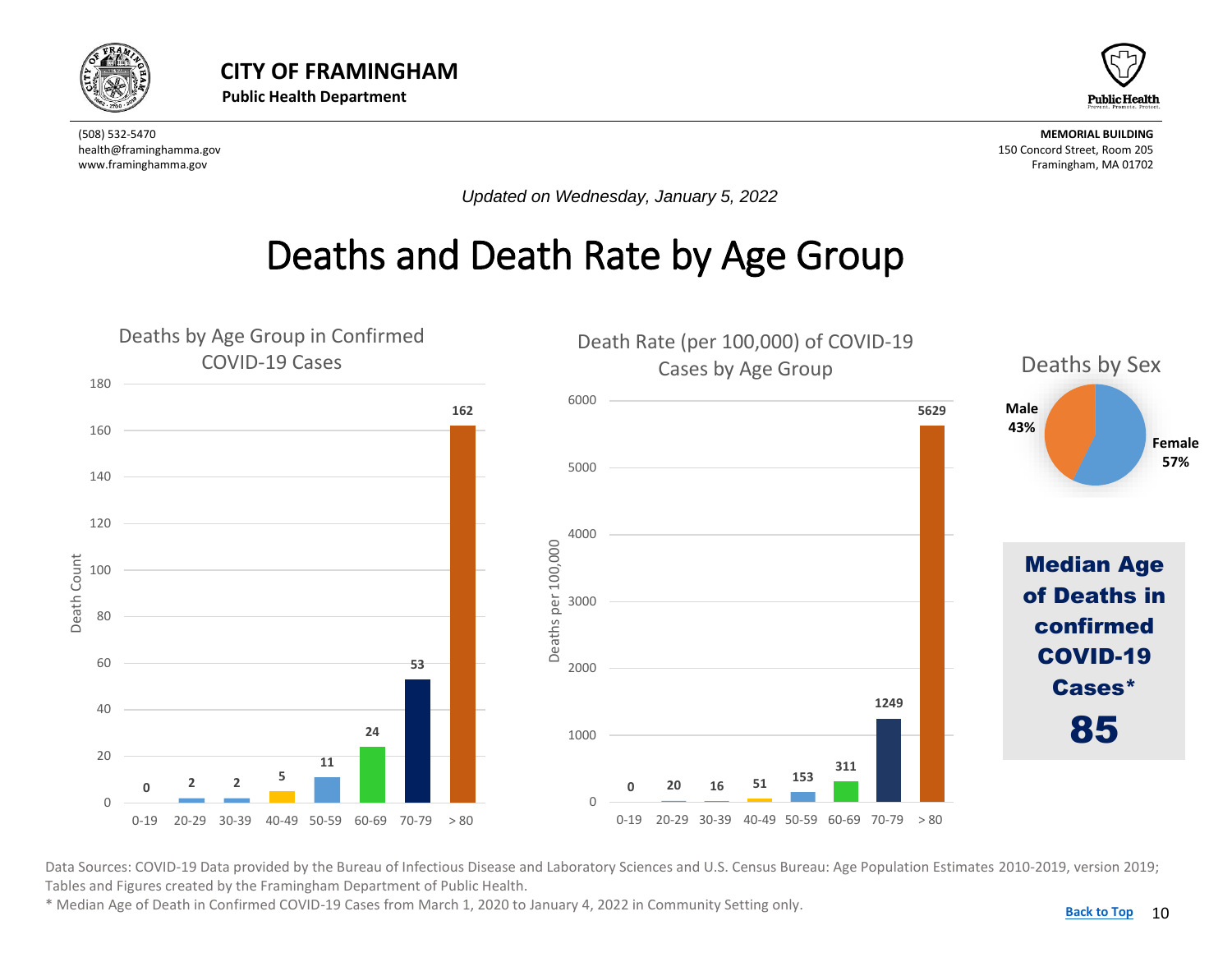<span id="page-10-0"></span>



*Updated on Wednesday, January 5, 2022*

#### Percentage of COVID-19 Cases and Case Rate by Race/Ethnicity

#### **Percentage of Total Population and Percent of Cases by Race/Ethnicity**



- Non-Hispanic White represent 58% of the City of Framingham population however they comprise less than half of the proportion of COVID 19 cases at 31%.
- Hispanics represent 17% of the City of Framingham population but comprise 2x that proportion of COVID 19 cases at 35%.
- Disparity between Whites and non-white populations would be even higher except many residents of Brazilian descent describe themselves as white.

**Rate (per 100,000) of COVID-19 Cases by Race/Ethnicity**



- The highest rates of positive cases are among Hispanics, Non-Hispanic Other and Non-Hispanics Asian.
- Disparity between Whites and non-white populations would be even higher except many residents of Brazilian descent describe themselves as white.

Data Sources: COVID-19 Data provided by the Bureau of Infectious Disease and Laboratory Sciences; and U.S. Census Bureau: Race and Hispanic Origin Population Estimates 2010-2019, version 2019; Tables and Figures created by the Framingham Department of Public Health.